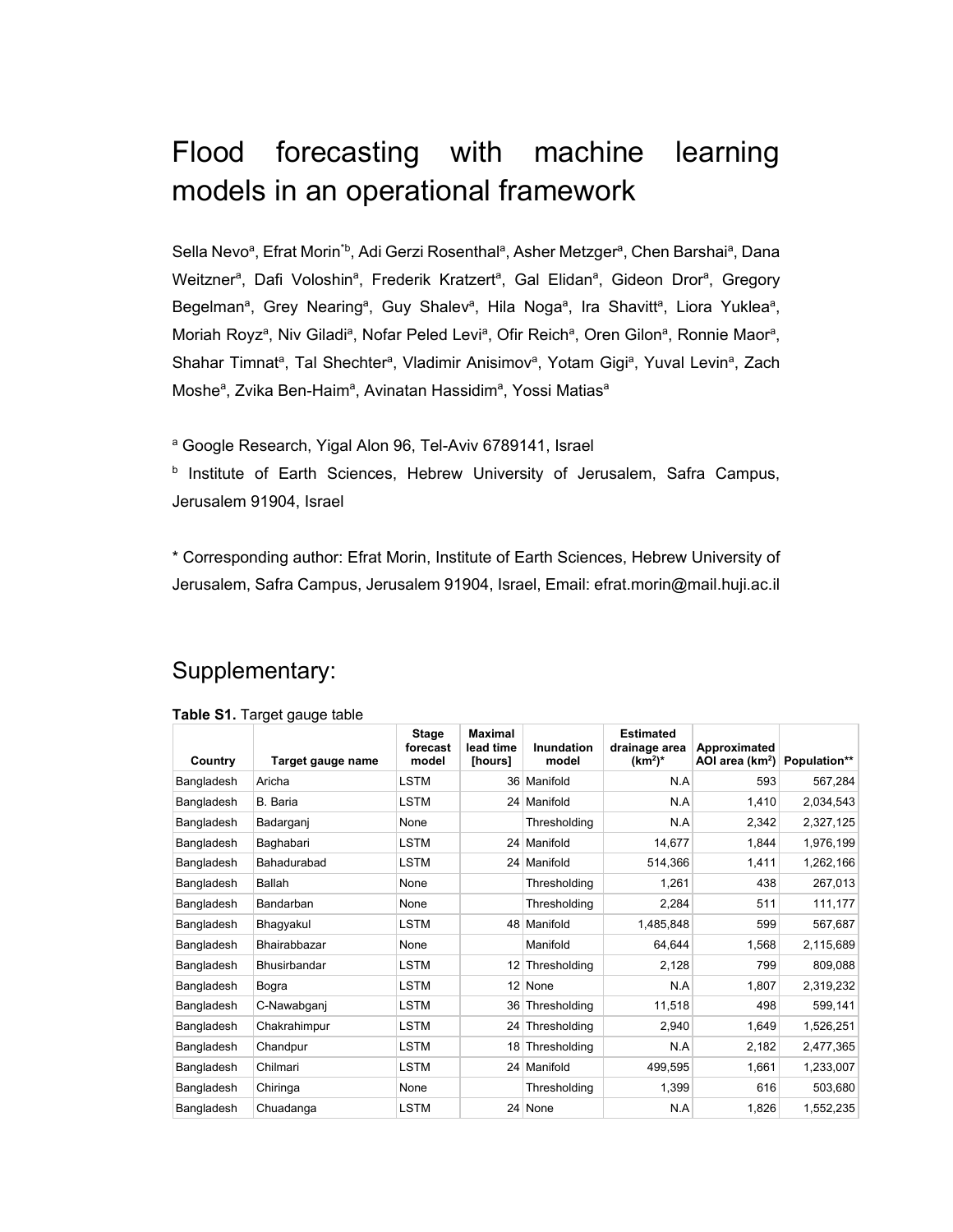| Bangladesh | Comilla      | LSTM        |    | 12 Thresholding | 2,399     | 1,542 | 2,991,986 |
|------------|--------------|-------------|----|-----------------|-----------|-------|-----------|
| Bangladesh | Dalia        | None        |    | Thresholding    | N.A       | 1,280 | 1,172,841 |
| Bangladesh | Demra        | LSTM        |    | 24 Thresholding | 5,827     | 586   | 5,439,661 |
| Bangladesh | Derai        | Linear      |    | 18 Manifold     | N.A       | 782   | 485,990   |
| Bangladesh | Dinajpur     | LSTM        |    | 18 Thresholding | N.A       | 1,030 | 956,292   |
| Bangladesh | Dohazari     | None        |    | Thresholding    | 2,595     | 763   | 903,966   |
| Bangladesh | Durgapur     | None        |    | Thresholding    | 2,359     | 601   | 427,028   |
| Bangladesh | Goalondo     | LSTM        |    | 40 Manifold     | 1,485,065 | 1,305 | 699,836   |
| Bangladesh | Gorai-RB     | LSTM        |    | 36 Thresholding | N.A       | 999   | 1,110,208 |
| Bangladesh | Habiganj     | None        |    | Thresholding    | N.A       | 1,688 | 1,430,582 |
| Bangladesh | Hardinge-RB  | <b>LSTM</b> |    | 36 Manifold     | 943,286   | 3,160 | 2,798,374 |
| Bangladesh | Hatboalia    | LSTM        |    | 36 None         | N.A       | 751   | 680,854   |
| Bangladesh | Jagir        | LSTM        | 24 | Thresholding    | N.A       | 176   | 230,449   |
| Bangladesh | Jamalpur     | LSTM        |    | 24 Manifold     | N.A       | 1,161 | 1,262,725 |
| Bangladesh | Jariajanjail | LSTM        |    | 18 Thresholding | 5,866     | 1,432 | 1,205,846 |
| Bangladesh | Jhikargacha  | LSTM        | 24 | Thresholding    | N.A       | 3,703 | 3,591,774 |
| Bangladesh | Kamalganj    | None        |    | None            | 999       | 209   | 108,361   |
| Bangladesh | Kamarkhali   | LSTM        |    | 36 Thresholding | N.A       | 1,427 | 1,123,444 |
| Bangladesh | Kanaighat    | LSTM        |    | 18 Thresholding | 1,132     | 581   | 535,291   |
| Bangladesh | Kaunia       | LSTM        |    | 12 Thresholding | 11,815    | 1,394 | 1,819,088 |
| Bangladesh | Kazipur      | LSTM        |    | 36 Manifold     | N.A       | 1,123 | 703,653   |
| Bangladesh | Khaliajuri   | Linear      |    | 18 Manifold     | 12,853    | 2,601 | 1,759,885 |
| Bangladesh | Kurigram     | LSTM        |    | 18 Manifold     | 5,698     | 981   | 955,712   |
| Bangladesh | Lakhpur      | None        |    | Thresholding    | 4,415     | 1,252 | 1,659,968 |
| Bangladesh | Lama         | None        |    | Thresholding    | 1,014     | 328   | 60,326    |
| Bangladesh | Lourergorh   | None        |    | Manifold        | 2,651     | 779   | 455,890   |
| Bangladesh | Madaripur    | <b>LSTM</b> |    | 18 Thresholding | N.A       | 2,098 | 1,912,853 |
| Bangladesh | Manu-RB      | None        |    | Thresholding    | 2,417     | 362   | 259,571   |
| Bangladesh | Markuli      | LSTM        |    | 24 Thresholding | 36,397    | 636   | 148,373   |
| Bangladesh | Mawa         | LSTM        |    | 48 Thresholding | 1,487,929 | 725   | 723,767   |
| Bangladesh | Meghna-Br    | None        |    | Manifold        | 69,871    | 1,019 | 667,495   |
| Bangladesh | Mirpur       | <b>LSTM</b> |    | 12 Thresholding | 3,717     | 317   | 4,245,300 |
| Bangladesh | Mohadevpur   | <b>LSTM</b> |    | 12 Thresholding | 3,602     | 2,358 | 1,564,246 |
| Bangladesh | Moulvibazar  | None        |    | Thresholding    | 3,548     | 140   | 144,055   |
| Bangladesh | Mymensingh   | LSTM        |    | 24 Manifold     | N.A       | 2,772 | 1,526,419 |
| Bangladesh | Nakuagaon    | None        |    | Thresholding    | N.A       | 919   | 763,365   |
| Bangladesh | Naogaon      | LSTM        |    | 18 Thresholding | 2,804     | 1,406 | 1,185,363 |
| Bangladesh | Narayanhat   | None        |    | Thresholding    | N.A       | 531   | 304,368   |
| Bangladesh | Narsingdi    | LSTM        |    | 18 Thresholding | 69,147    | 1,017 | 2,010,874 |
| Bangladesh | Nayarhat     | LSTM        |    | 36 Thresholding | N.A       | 1,464 | 2,667,422 |
| Bangladesh | Noonkhawa    | <b>LSTM</b> |    | 18 None         | N.A       | 698   | 619,363   |
| Bangladesh | Panchagarh   | None        |    | None            | N.A       | 885   | 661,449   |
| Bangladesh | Panchpukuria | None        |    | Thresholding    | N.A       | 542   | 974,246   |
| Bangladesh | Pankha       | LSTM        |    | 24 None         | 928,961   | 645   | 571,576   |
| Bangladesh | Parshuram    | None        |    | Thresholding    | N.A       | 394   | 643,409   |
| Bangladesh | Phulbari     | LSTM        |    | 18 Thresholding | 1,997     | 1,129 | 988,645   |
| Bangladesh | Rajshahi     | LSTM        | 24 | Thresholding    | 942,110   | 1,430 | 1,713,405 |
| Bangladesh | Ramgarh      | LSTM        |    | 12 Thresholding | 941       | 556   | 514,524   |
| Bangladesh | Rekabi-Bazar | <b>LSTM</b> |    | 18 Thresholding | 5,883     | 98    | 298,223   |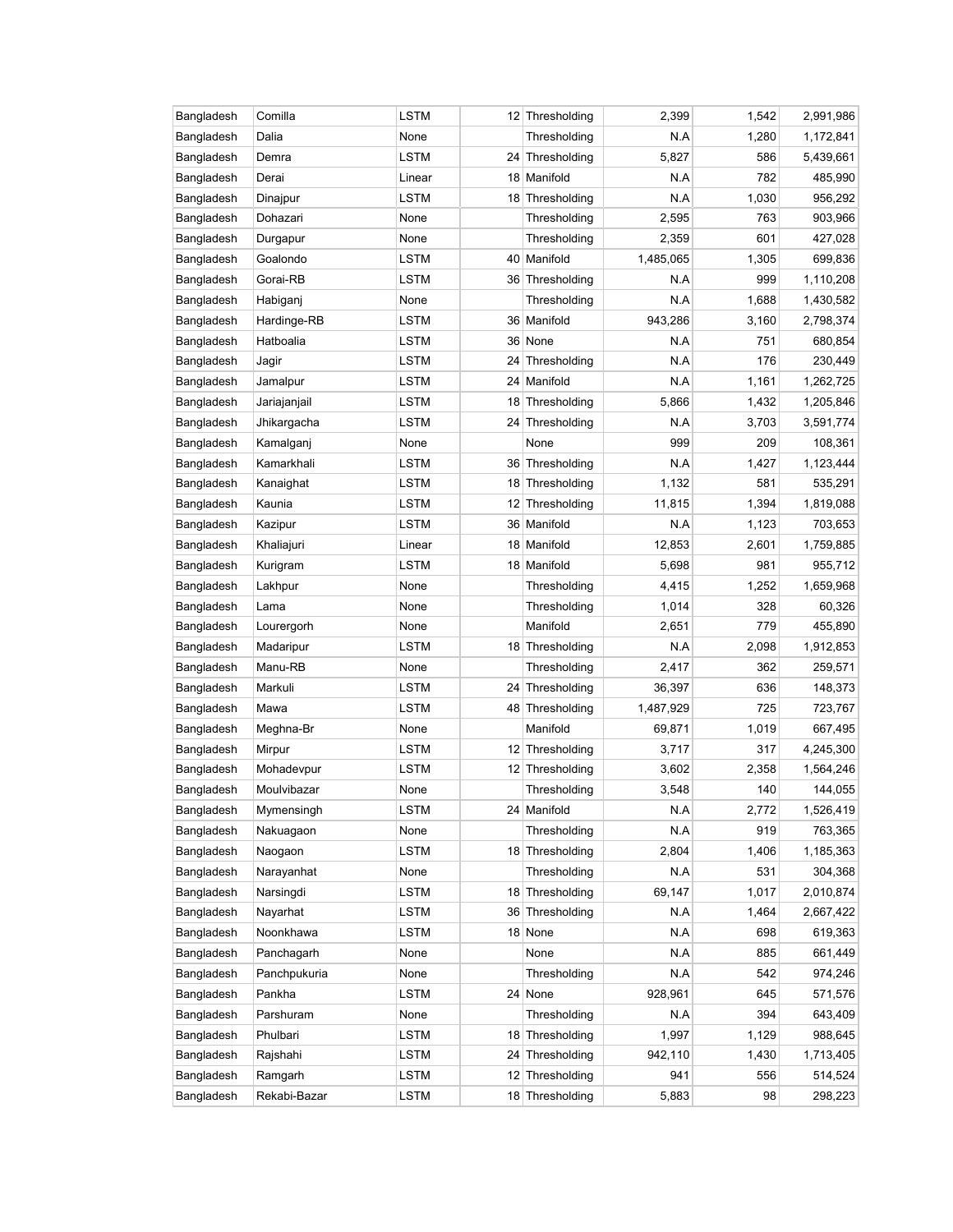| Bangladesh | Rohanpur             | LSTM        | 36 Thresholding | 2,640     | 1,364 | 920,436   |
|------------|----------------------|-------------|-----------------|-----------|-------|-----------|
| Bangladesh | Sariakandi           | <b>LSTM</b> | 36 Manifold     | 4,998     | 738   | 185,334   |
| Bangladesh | Sarighat             | <b>LSTM</b> | 12 Manifold     | 913       | 692   | 474,234   |
| Bangladesh | Serajganj            | LSTM        | 48 Manifold     | N.A       | 1,638 | 1,220,822 |
| Bangladesh | Sheola               | LSTM        | 36 Manifold     | 28,273    | 1,148 | 1,063,558 |
| Bangladesh | Sherpur-Sylhet       | LSTM        | 24 Manifold     | 35,440    | 1,186 | 587,419   |
| Bangladesh | Singra               | LSTM        | 24 Thresholding | 8,843     | 3,301 | 2,737,382 |
| Bangladesh | Sunamganj            | LSTM        | 18 Manifold     | 6,837     | 974   | 837,524   |
| Bangladesh | Sureshswar           | LSTM        | 18 Thresholding | 1,488,507 | 837   | 758,470   |
| Bangladesh | Sylhet               | LSTM        | 24 Thresholding | 1,782     | 693   | 1,482,513 |
| Bangladesh | Thakurgaon           | None        | None            | N.A       | 1,246 | 938,490   |
| Bangladesh | Tongi                | LSTM        | 24 Thresholding | N.A       | 708   | 1,554,189 |
| India      | Abu Road             | None        | Thresholding    | 1,600     | 42    | 55,888    |
| India      | Addoor               | None        | None            | 855       | 179   | 595,258   |
| India      | ADKASTHALA           | None        | None            | 350       | 99    | 43,360    |
| India      | Agra (J.B.)          | LSTM        | 30 None         | 49,052    | 1,285 | 2,751,465 |
| India      | Ahirwalia (Seasonal) | LSTM        | 16 Manifold     | 8,030     | 772   | 1,222,210 |
| India      | Akhuapada            | None        | Thresholding    | 10,385    | 1,398 | 947,603   |
| India      | Alipingal            | None        | None            | 141,230   | 1,412 | 922,657   |
| India      | Anandapur            | LSTM        | 12 None         | 8,631     | 676   | 213,857   |
| India      | Ankinghat            | LSTM        | 30 Manifold     | 82,579    | 993   | 453,122   |
| India      | Anna Purna Ghat      | LSTM        | 18 Manifold     | 19,181    | 252   | 322,594   |
| India      | Arangaly             | None        | None            | 1,407     | 492   | 334,144   |
| India      | Araria (seasonal)    | <b>LSTM</b> | 24 Thresholding | 1,839     | 795   | 968,353   |
| India      | Arjunwad (Seasonal)  | LSTM        | 18 Thresholding | 12,717    | 1,043 | 1,048,360 |
| India      | Ashramam             | None        | Thresholding    | 412       | 180   | 394,423   |
| India      | Auralya              | LSTM        | 42 Manifold     | 261,331   | 3,447 | 1,576,142 |
| India      | Avanigadda           | None        | Thresholding    | 258,544   | 1,323 | 516,331   |
| India      | Avershe              | None        | Thresholding    | N.A       | 329   | 74,526    |
| India      | Ayilam               | None        | None            | 576       | 279   | 385,195   |
| India      | Ayodhya              | LSTM        | 30 Manifold     | 87,830    | 2,323 | 1,260,512 |
| India      | B.K. Ghat            | None        | None            | 51,845    | 2,013 | 870,221   |
| India      | Badar Pur Ghat       | <b>LSTM</b> | 18 Manifold     | 25,622    | 386   | 337,858   |
| India      | Badatighat           | LSTM        | 12 Manifold     | 33,953    | 543   | 219,958   |
| India      | Badlapur             | None        | None            | 986       | 747   | 841,877   |
| India      | Ballia               | <b>LSTM</b> | 42 Manifold     | 544,355   | 1,598 | 868,091   |
| India      | Balrampur            | LSTM        | 18 Thresholding | 8,541     | 964   | 843,789   |
| India      | Baltara              | LSTM        | 8 Manifold      | 88,480    | 1,854 | 2,195,598 |
| India      | Bamni                | None        | None            | 46,464    | 574   | 170,417   |
| India      | Banda                | LSTM        | 24 None         | 27,616    | 945   | 406,134   |
| India      | Bani                 | <b>LSTM</b> | 12 Thresholding | 3,139     | 1,615 | 1,216,452 |
| India      | Bansi                | <b>LSTM</b> | 18 Thresholding | 9,709     | 2,043 | 2,199,467 |
| India      | Bantwal              | None        | Thresholding    | 3,394     | 561   | 435,586   |
| India      | Bareilly             | LSTM        | 24 None         | 18,805    | 2,712 | 3,096,414 |
| India      | Baripada             | None        | None            | 1,803     | 611   | 310,998   |
| India      | Basti                | <b>LSTM</b> | 24 Thresholding | 3,009     | 1,863 | 1,910,436 |
| India      | Basua                | LSTM        | 12 Thresholding | 61,900    | 1,836 | 1,381,831 |
| India      | Batpurwaghat         | LSTM        | 12 None         | 7,741     | 828   | 599,725   |
| India      | Beki Road bridge     | None        | Thresholding    | 29,101    | 590   | 455,676   |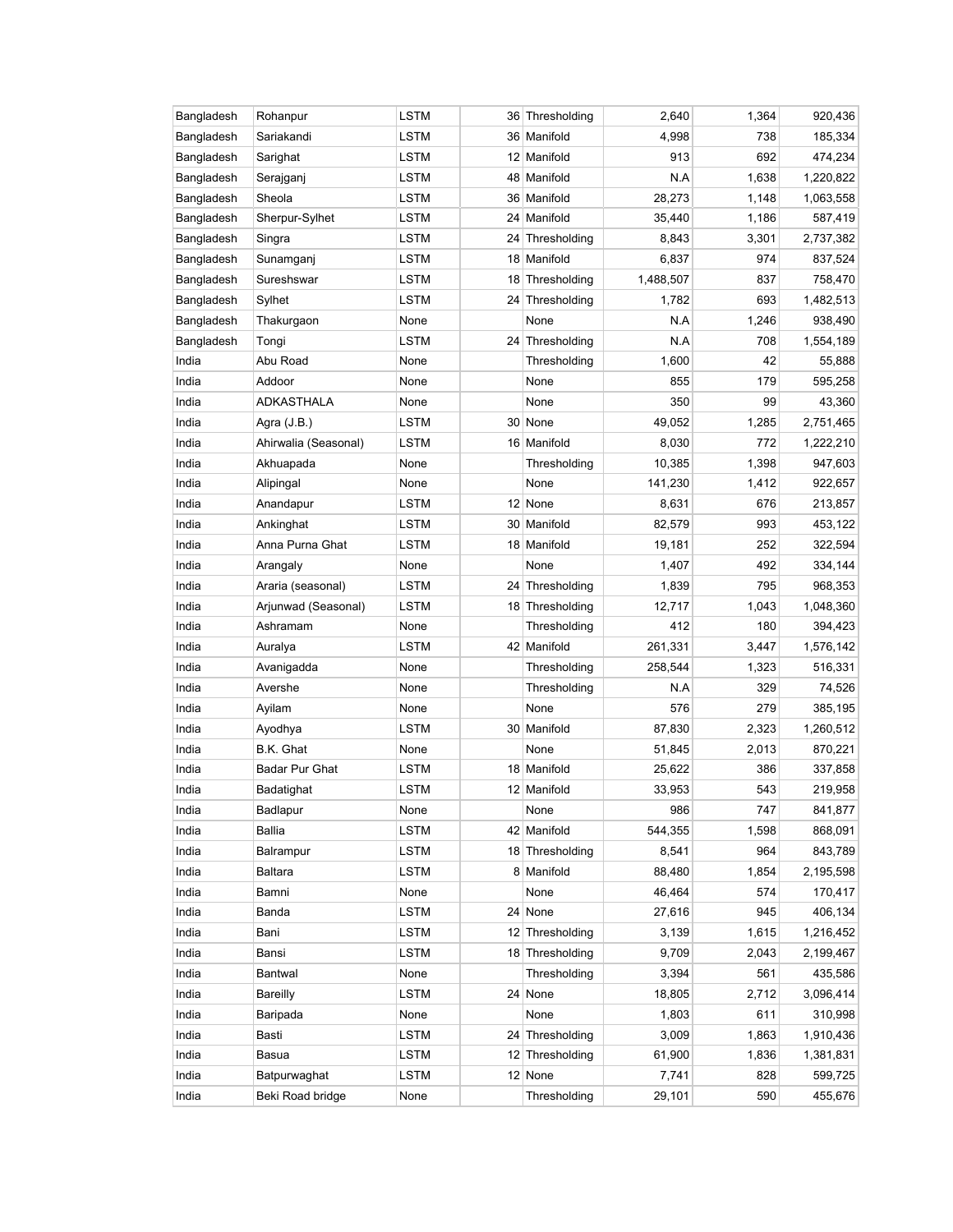| India | Belonia              | None        |    | None            | 840     | 17    | 16,880    |
|-------|----------------------|-------------|----|-----------------|---------|-------|-----------|
| India | Benibad              | None        |    | Thresholding    | 6,160   | 524   | 913,103   |
| India | <b>Bhadrachalam</b>  | None        |    | None            | 280,505 | 250   | 88,427    |
| India | Bhagalpur            | LSTM        |    | 40 Thresholding | 939,250 | 939   | 817,889   |
| India | <b>Bhandara</b>      | None        |    | None            | 20,938  | 829   | 259,860   |
| India | <b>Bharuch</b>       | None        |    | Thresholding    | 98,796  | 2,024 | 889,619   |
| India | <b>Bhikiasen</b>     | None        |    | None            | 1,841   | 628   | 90,132    |
| India | <b>Bihubar</b>       | None        |    | Thresholding    | 3,134   | 42    | 16,156    |
| India | Birdghat             | <b>LSTM</b> |    | 24 Thresholding | 21,892  | 1,379 | 2,055,849 |
| India | Burhanpur            | None        |    | None            | 9,075   | 2,262 | 682,655   |
| India | <b>Buxar</b>         | LSTM        |    | 42 Manifold     | 604,630 | 1,306 | 470,586   |
| India | BYALADAHALLI         | None        |    | None            | 2,565   | 2,456 | 1,070,623 |
| India | Chandradeepghat      | <b>LSTM</b> |    | 18 Thresholding | N.A     | 1,359 | 1,149,095 |
| India | Chatia               | <b>LSTM</b> |    | 24 Thresholding | 41,520  | 1,987 | 1,752,525 |
| India | Chenimari            | <b>LSTM</b> |    | 24 Thresholding | 5,383   | 673   | 255,124   |
| India | Chhapra (Seasonal)   | LSTM        |    | 18 Manifold     | 654,562 | 654   | 419,824   |
| India | Chhatang Allahabad   | <b>LSTM</b> |    | 24 None         | 463,971 | 881   | 1,082,257 |
| India | Chillaghat           | LSTM        |    | 16 Thresholding | 356,642 | 4,115 | 2,880,671 |
| India | Chinturu             | None        |    | None            | 20,466  | 449   | 30,285    |
| India | Cholachguda          | None        |    | None            | 9,904   | 4,833 | 944,648   |
| India | Chopan               | None        |    | Thresholding    | 46,596  | 3,763 | 1,285,529 |
| India | Chouldhowaghat       | None        |    | None            | 26,546  | 1,067 | 330,515   |
| India | Colonelganj          | None        |    | None            | 2,114   | 1,191 | 1,092,992 |
| India | Dabri                | <b>LSTM</b> |    | 20 Thresholding | 24,542  | 894   | 287,516   |
| India | Dalmau               | <b>LSTM</b> |    | 30 Thresholding | 91,431  | 3,132 | 2,404,068 |
| India | Daltenganj           | None        |    | Thresholding    | 8,210   | 2,448 | 836,918   |
| India | Darauli              | LSTM        |    | 42 Manifold     | 127,542 | 814   | 349,346   |
| India | Delhi Rly Bridge     | LSTM        |    | 24 Thresholding | 36,990  | 705   | 9,855,478 |
| India | Deongaon Bridge      | None        |    | None            | 52,845  | 4,608 | 900,227   |
| India | Deoprayag (B)        | None        |    | None            | 7,646   | 273   | 33,057    |
| India | Deoprayag (G)        | None        |    | None            | 18,777  | 540   | 55,197    |
| India | Dhansa               | None        |    | None            | 15,369  | 252   | 2,451,917 |
| India | Dharamtul            | LSTM        |    | 24 Thresholding | 16,197  | 203   | 90,133    |
| India | Dheng Bridge         | None        |    | Thresholding    | 3,790   | 826   | 1,183,570 |
| India | Dhengraghat          | <b>LSTM</b> |    | 24 Thresholding | 10,160  | 680   | 718,193   |
| India | Dholabazar           | None        |    | Thresholding    | 27,678  | 3,744 | 699,645   |
| India | <b>Dholpur</b>       | <b>LSTM</b> |    | 30 None         | 138,123 | 904   | 297,924   |
| India | Dhond                | None        |    | None            | 11,660  | 3,082 | 759,942   |
| India | Dhubri               | <b>LSTM</b> |    | 36 Manifold     | 476,560 | 2,145 | 1,397,412 |
| India | Dibrugarh            | <b>LSTM</b> |    | 24 Thresholding | 344,000 | 1,970 | 577,427   |
| India | Dighaghat (Seasonal) | <b>LSTM</b> |    | 32 Manifold     | 844,020 | 916   | 642,069   |
| India | Dillighat            | None        |    | None            | 1,330   | 144   | 48,221    |
| India | Domohani             | None        |    | Thresholding    | 9,734   | 1,036 | 867,822   |
| India | Dowlaiswaram         | None        |    | Thresholding    | 311,150 | 3,096 | 2,650,115 |
| India | Dumariaghat          | <b>LSTM</b> |    | 24 Thresholding | 41,164  | 1,430 | 1,818,890 |
| India | Dummugudem           | <b>LSTM</b> |    | 12 None         | 279,745 | 568   | 128,091   |
| India | Ekmighat             | LSTM        |    | 36 Thresholding | 9,014   | 1,426 | 2,777,031 |
| India | Elginbridge          | <b>LSTM</b> | 24 | Thresholding    | 81,873  | 3,107 | 2,142,534 |
| India | Erinjipuzha          | None        |    | None            | 957     | 300   | 260,293   |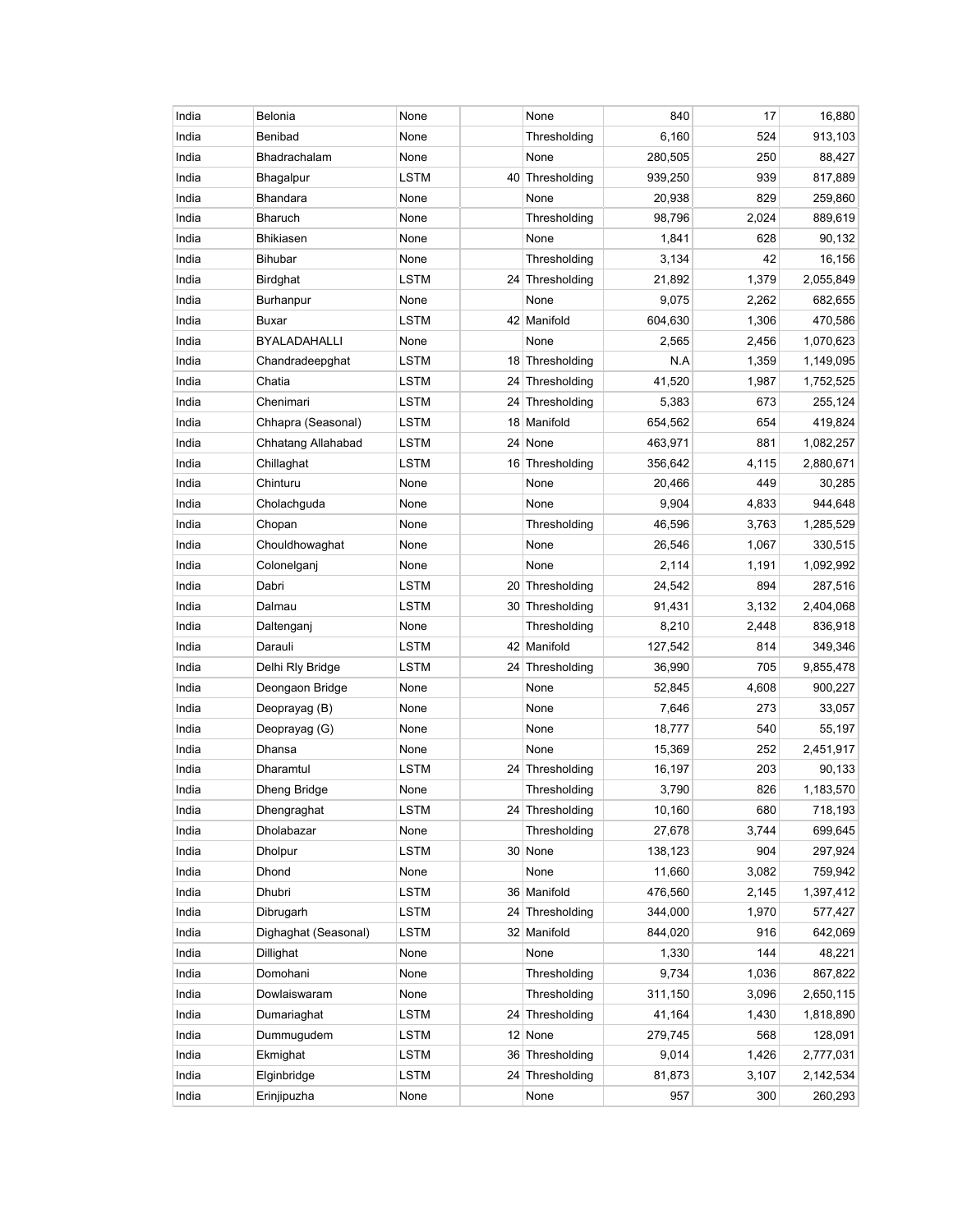| India | Etawah                       | <b>LSTM</b> | 36 Thresholding | 98,715  | 1,927 | 1,418,882 |
|-------|------------------------------|-------------|-----------------|---------|-------|-----------|
| India | Eturunagaram                 | None        | None            | 270,600 | 946   | 54,583    |
| India | Fatehgarh                    | <b>LSTM</b> | 24 Manifold     | 40,096  | 1,727 | 1,208,749 |
| India | Gajaraia                     | None        | Thresholding    | 412     | 136   | 84,858    |
| India | Gandhighat                   | LSTM        | 32 Manifold     | 848,000 | 1,246 | 2,373,882 |
| India | Ganga Nagar                  | None        | None            | 1,349   | 55    | 23,026    |
| India | Gangahed W/L Station         | None        | None            | 33,934  | 2,058 | 522,569   |
| India | Gangpur Siswan<br>(Seasonal) | LSTM        | 30 Thresholding | 129,132 | 1,253 | 1,466,395 |
| India | Garhamukteshwar              | None        | Thresholding    | 29,709  | 2,777 | 1,787,526 |
| India | Garrauli                     | None        | None            | 6,291   | 5,140 | 1,189,707 |
| India | Garudeshwar                  | None        | Thresholding    | 87,892  | 2,256 | 549,753   |
| India | Gaya                         | None        | None            | 3,250   | 3,129 | 4,065,934 |
| India | Ghaighat                     | None        | Thresholding    | 4,735   | 1,144 | 787,481   |
| India | Ghazipur                     | LSTM        | 36 Manifold     | 524,023 | 1,743 | 1,013,486 |
| India | Gheropara                    | None        | None            | 5,969   | 4,679 | 3,743,603 |
| India | Ghugumari                    | None        | Thresholding    | 4,542   | 669   | 680,287   |
| India | Gidhade                      | None        | None            | 54,750  | 2,195 | 569,969   |
| India | Goalpara                     | <b>LSTM</b> | 36 Manifold     | 463,220 | 4,809 | 1,936,844 |
| India | Gokak Falls                  | None        | Thresholding    | 2,832   | 1,046 | 488,384   |
| India | Golaghat                     | LSTM        | 18 Thresholding | 8,499   | 450   | 180,929   |
| India | Golokganj                    | <b>LSTM</b> | 12 Thresholding | 11,077  | 381   | 243,295   |
| India | Govindapur                   | None        | Thresholding    | 4,564   | 867   | 544,829   |
| India | Gunupur                      | None        | None            | 6,999   | 705   | 142,913   |
| India | Guwahati                     | LSTM        | 32 Thresholding | 416,990 | 3,558 | 2,269,648 |
| India | Hajipur (Seasonal)           | LSTM        | 24 Thresholding | 44,830  | 481   | 932,758   |
| India | Haladi                       | None        | None            | 632     | 214   | 115,823   |
| India | Hamirpur                     | <b>LSTM</b> | 18 Thresholding | 276,789 | 394   | 158,585   |
| India | Haora                        | None        | None            | 515     | 329   | 601,912   |
| India | Haralahalli                  | None        | Thresholding    | 14,647  | 4,258 | 1,080,379 |
| India | Hardwar                      | None        | Thresholding    | 23,362  | 1,953 | 1,388,142 |
| India | Harinkhola                   | None        | None            | 22,252  | 398   | 434,991   |
| India | Hasimara                     | None        | None            | 3,958   | 539   | 291,688   |
| India | Hathidah                     | LSTM        | 36 Manifold     | 904,130 | 2,485 | 2,029,665 |
| India | Hayaghat                     | <b>LSTM</b> | 16 Thresholding | 12,973  | 574   | 798,224   |
| India | Hetimpur                     | None        | None            | 794     | 736   | 939,763   |
| India | Hoshangabad                  | None        | None            | 45,083  | 4,699 | 977,415   |
| India | Indrapuri                    | None        | None            | 66,910  | 2,836 | 2,589,271 |
| India | Jagdalpur                    | <b>LSTM</b> | 18 Thresholding | 7,384   | 2,672 | 592,651   |
| India | Jagibhakatgaon               | None        | Manifold        | 17,874  | 666   | 311,737   |
| India | Jai Nagar                    | None        | Thresholding    | 2,131   | 311   | 336,240   |
| India | Jamshedpur                   | None        | None            | 12,742  | 2,318 | 1,801,680 |
| India | Jamsholaghat                 | <b>LSTM</b> | 12 Manifold     | 16,030  | 20    | 7,377     |
| India | Japla                        | <b>LSTM</b> | 18 Thresholding | 66,051  | 681   | 307,252   |
| India | Jaunpur                      | <b>LSTM</b> | 18 None         | 18,032  | 2,601 | 2,765,957 |
| India | Jaypur                       | None        | None            | 1,418   | 372   | 167,579   |
| India | Jenapur                      | LSTM        | 18 Thresholding | 36,116  | 4,164 | 1,806,299 |
| India | Jhanjharpur                  | None        | Thresholding    | 3,658   | 3,020 | 4,488,994 |
| India | Jhawa (Seasonal)             | <b>LSTM</b> | 24 Manifold     | 12,183  | 732   | 308,599   |
| India | Jiabharali NT Road X-ing     | None        | Manifold        | 12,359  | 193   | 85,512    |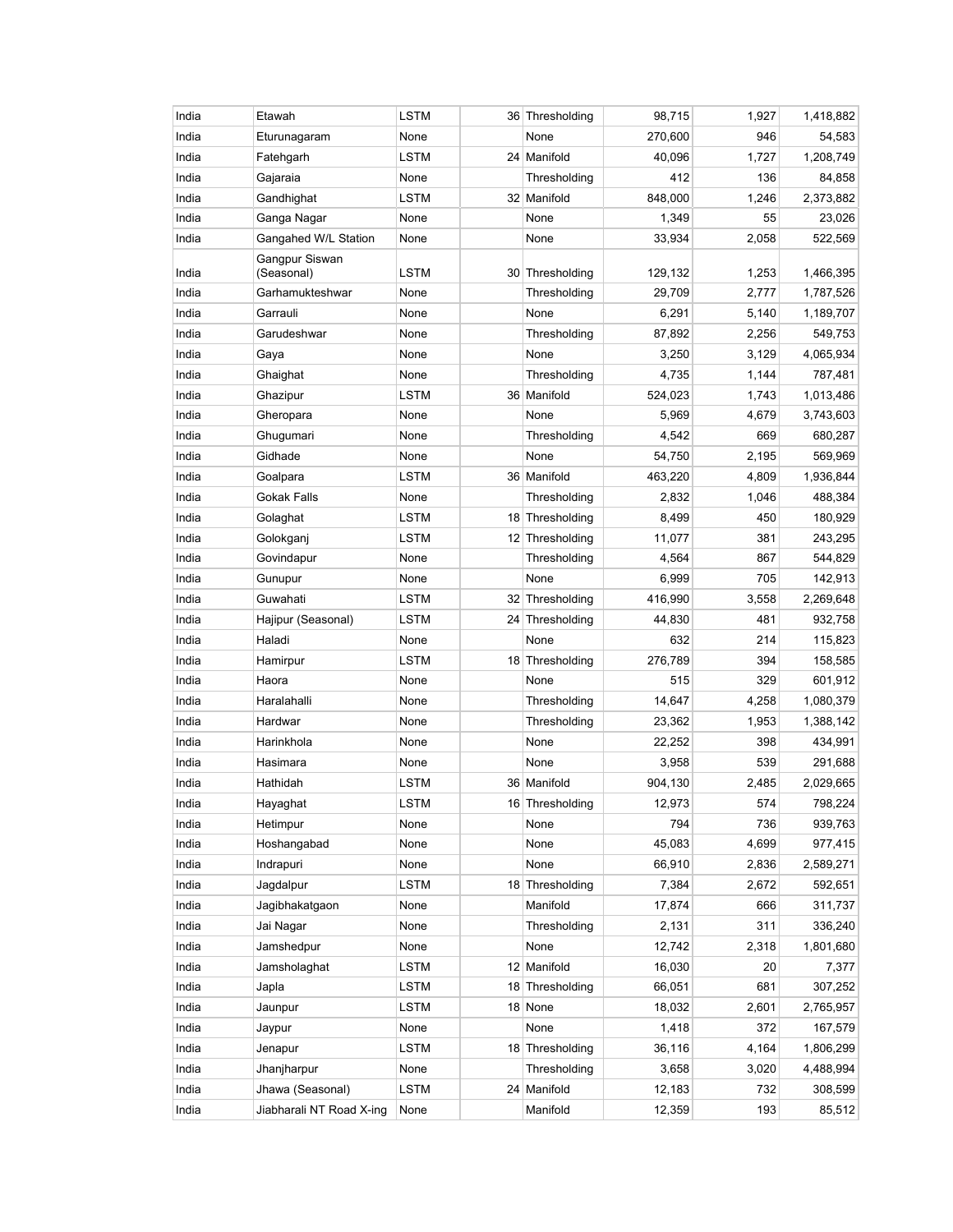| India | Joshimath                       | None        | None            | 4,508   | 3,466 | 131,963   |
|-------|---------------------------------|-------------|-----------------|---------|-------|-----------|
| India | Kachlabridge                    | <b>LSTM</b> | 12 Manifold     | 33,446  | 1,037 | 557,146   |
| India | Kadirganj                       | None        | None            | 1,634   | 1,110 | 1,761,508 |
| India | Kahalgaon                       | LSTM        | 36 Manifold     | 942,990 | 1,168 | 990,704   |
| India | KAILASHAHAR GDSQ<br><b>SITE</b> | None        | Manifold        | 2,266   | 207   | 119,476   |
| India | Kakardhari                      | None        | None            | 6,571   | 509   | 323,110   |
| India | Kalampur                        | None        | Thresholding    | 405     | 112   | 82,055    |
| India | KALATHUKADAVU                   | None        | None            | N.A     | 306   | 130,836   |
| India | Kaleswaram                      | LSTM        | 24 None         | 226,970 | 680   | 50,973    |
| India | Kallooppara                     | None        | Thresholding    | 802     | 206   | 213,872   |
| India | Kalpi                           | <b>LSTM</b> | 24 Thresholding | 264,251 | 673   | 239,503   |
| India | <b>KAMALPUR GDS SITE</b>        | None        | None            | 642     | 158   | 71,477    |
| India | Kampur                          | <b>LSTM</b> | 24 Thresholding | 12,504  | 3,701 | 1,637,417 |
| India | Kamtaul                         | LSTM        | 12 Thresholding | 4,416   | 1,329 | 1,829,731 |
| India | Kanpur                          | LSTM        | 16 Thresholding | 87,650  | 1,063 | 2,725,241 |
| India | Karad                           | None        | None            | 5,602   | 2,202 | 933,224   |
| India | Karanprayag                     | None        | None            | 2,294   | 555   | 100,167   |
| India | Karathodu                       | None        | None            | 898     | 740   | 1,346,135 |
| India | Karnal                          | LSTM        | 24 None         | 13,681  | 680   | 335,985   |
| India | Kashinagar                      | LSTM        | 12 Thresholding | 7,957   | 861   | 240,042   |
| India | Khadda                          | None        | Thresholding    | 38,945  | 293   | 105,338   |
| India | Khagaria                        | LSTM        | 30 Thresholding | 12,985  | 321   | 504,280   |
| India | Khowai                          | None        | Thresholding    | 1,310   | 268   | 131,506   |
| India | Kidangoor                       | None        | Thresholding    | 744     | 312   | 417,394   |
| India | Kinjer (Seasonal)               | LSTM        | 12 Thresholding | 4,578   | 1,834 | 2,110,899 |
| India | Kodumudi                        | None        | Thresholding    | 53,233  | 670   | 389,345   |
| India | Koelwar                         | <b>LSTM</b> | 24 Thresholding | 71,000  | 862   | 1,067,508 |
| India | Kokrajhar                       | None        | Thresholding    | 815     | 557   | 276,646   |
| India | KONDAZHY                        | None        | Thresholding    | N.A     | 280   | 230,329   |
| India | Kopergaon                       | None        | None            | 7,151   | 5,022 | 1,450,834 |
| India | Kota City                       | None        | None            | 27,366  | 4,485 | 1,799,150 |
| India | Koteshwar                       | None        | None            | 7,483   | 215   | 47,691    |
| India | KOTTATHARA                      | None        | Thresholding    | N.A     | 217   | 36,224    |
| India | Kuldah Bridge                   | None        | None            | 23,384  | 8,650 | 2,905,985 |
| India | Kumbidi                         | None        | Thresholding    | 5,908   | 699   | 887,233   |
| India | Kunavaram                       | LSTM        | 18 Manifold     | 284,880 | 1,315 | 120,232   |
| India | Kuniyil                         | None        | None            | 2,019   | 593   | 725,653   |
| India | Kurnool                         | None        | None            | 67,318  | 564   | 318,819   |
| India | Kursela                         | LSTM        | 20 Manifold     | 100,864 | 1,202 | 652,674   |
| India | Kuttyadi                        | None        | None            | 354     | 353   | 469,754   |
| India | Kuzhithurai                     | None        | Thresholding    | 841     | 83    | 233,892   |
| India | Lakhisarai                      | None        | Manifold        | 2,628   | 177   | 261,234   |
| India | Lalbegiaghat                    | <b>LSTM</b> | 24 Manifold     | 6,900   | 4,013 | 1,212,281 |
| India | Lucknow                         | None        | None            | 10,503  | 625   | 2,325,756 |
| India | Mahad                           | None        | None            | N.A     | 2,110 | 397,389   |
| India | Malakkara                       | None        | None            | 1,713   | 234   | 250,857   |
| India | MANAKKAD                        | None        | None            | N.A     | 218   | 160,705   |
| India | Manas NH Crossing               | None        | Thresholding    | 34,160  | 190   | 144,700   |
| India | Mandla                          | None        | None            | 13,059  | 2,595 | 416,398   |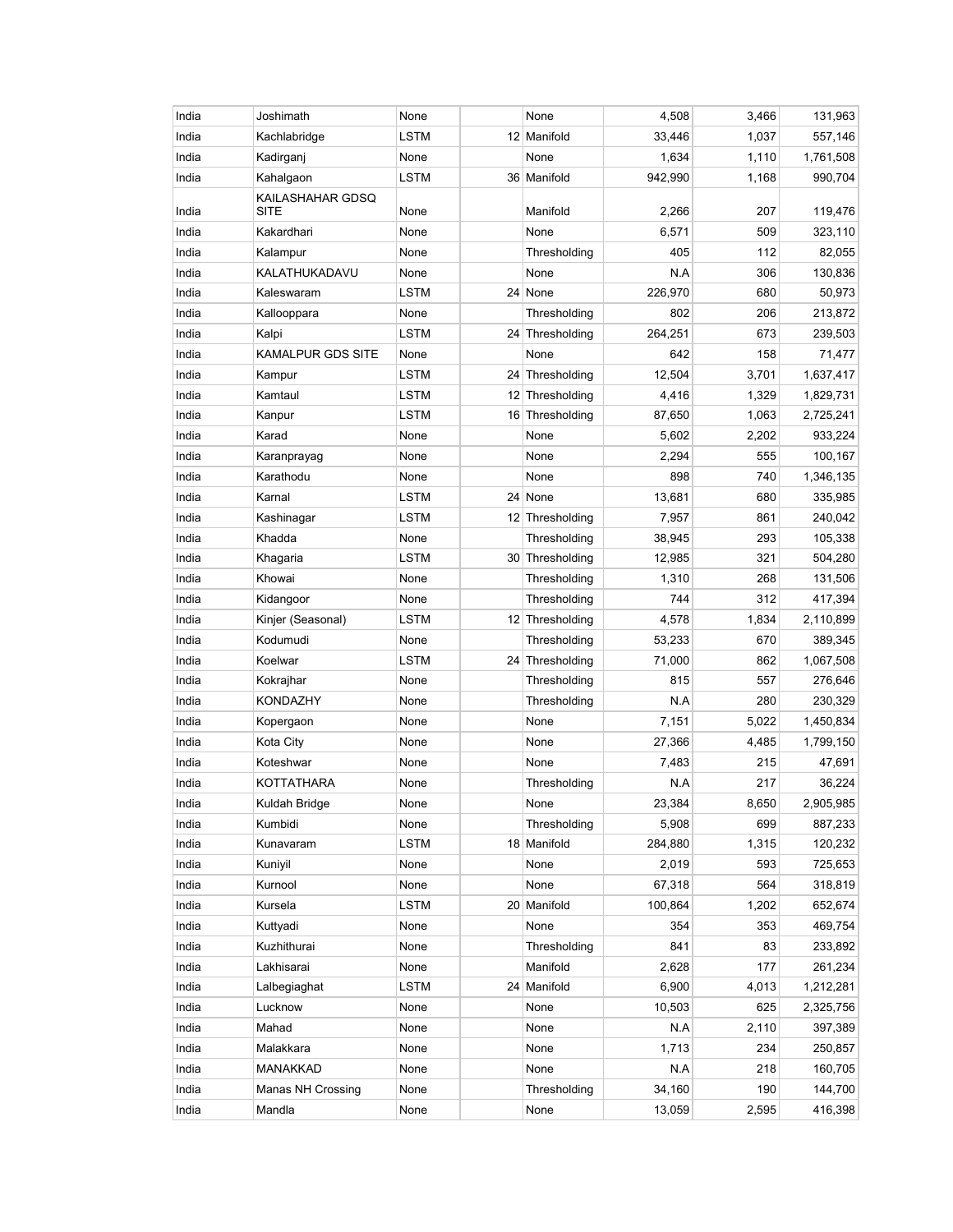| India | Maner (Seasonal)              | LSTM        | 16 Manifold     | 71,265  | 179   | 200,669   |
|-------|-------------------------------|-------------|-----------------|---------|-------|-----------|
| India | <b>MANIKAL</b>                | None        | None            | N.A     | 295   | 64,848    |
| India | Mankara                       | None        | None            | 2,783   | 285   | 213,123   |
| India | Mantralayam                   | None        | Thresholding    | 64,868  | 278   | 80,264    |
| India | Mathabhanga                   | LSTM        | 12 Thresholding | 3,660   | 1,160 | 1,005,857 |
| India | Mathanguri                    | None        | None            | 28,684  | 156   | 45,561    |
| India | Mathani Road Bridge           | None        | Thresholding    | 1,340   | 693   | 348,983   |
| India | Mathura (Prayagghat)          | None        | Thresholding    | 47,360  | 2,819 | 2,287,737 |
| India | Matizuri                      | LSTM        | 12 Manifold     | 7,770   | 818   | 477,288   |
| India | Mawi                          | LSTM        | 24 Thresholding | 16,127  | 756   | 614,825   |
| India | Mekhliganj                    | LSTM        | 12 Thresholding | 10,205  | 367   | 300,254   |
| India | Melli                         | None        | None            | 5,555   | 20    | 6,674     |
| India | Mirzapur                      | <b>LSTM</b> | 42 None         | 485,277 | 1,635 | 2,072,428 |
| India | Mohammad Ganj                 | None        | None            | 11,216  | 1,090 | 635,008   |
| India | Mohanpur                      | None        | None            | 5,777   | 1,680 | 1,159,486 |
| India | Moradabad                     | LSTM        | 12 Thresholding | 6,914   | 1,773 | 2,545,136 |
| India | Munger                        | LSTM        | 36 Manifold     | 934,390 | 2,152 | 2,310,015 |
| India | Musiri                        | None        | None            | 69,746  | 4,492 | 3,096,599 |
| India | Naharkatia                    | <b>LSTM</b> | 12 Thresholding | 4,450   | 1,373 | 531,278   |
| India | Nallammaranpatty              | None        | None            | 9,080   | 2,728 | 1,000,217 |
| India | Namsai                        | None        | None            | 3,301   | 689   | 138,724   |
| India | Nanded                        | None        | None            | 52,038  | 1,798 | 1,199,700 |
| India | Nandkeshri                    | None        | None            | N.A     | 2,838 | 10,506    |
| India | Nanglamoraghat                | <b>LSTM</b> | 20 Thresholding | 2,965   | 1,613 | 704,622   |
| India | Nanipalson                    | None        | None            | 862     | 103   | 14,810    |
| India | Naraj                         | LSTM        | 24 Thresholding | 133,230 | 5,295 | 4,301,525 |
| India | Narasingpur                   | None        | None            | 22,856  | 3,394 | 890,991   |
| India | Narayanpur (Seasonal)         | None        | None            | 9,085   | 2,028 | 1,944,257 |
| India | Nasik                         | None        | None            | N.A     | 1,976 | 2,126,086 |
| India | Nautghat                      | None        | None            | 26,286  | 2,064 | 696,111   |
| India | Neamatighat                   | LSTM        | 24 Thresholding | 359,500 | 3,908 | 452,803   |
| India | Neeleswaram                   | None        | None            | 4,261   | 333   | 270,616   |
| India | Neemsar                       | None        | None            | 4,330   | 1,281 | 820,037   |
| India | <b>Nellore Anicut</b>         | None        | None            | 54,777  | 423   | 618,317   |
| India | NH-31                         | None        | Thresholding    | 1,590   | 985   | 670,574   |
| India | Nimapara                      | None        | None            | 141,230 | 323   | 216,598   |
| India | Nivali                        | None        | None            | 454     | 273   | 53,877    |
| India | Numaligarh                    | LSTM        | 18 Thresholding | 10,192  | 344   | 114,091   |
| India | Nutanbazar                    | None        | Thresholding    | N.A     | 1,048 | 340,584   |
| India | Odendurai                     | None        | Thresholding    | N.A     | 456   | 265,479   |
| India | Ozerkheda                     | None        | None            | 695     | 536   | 110,780   |
| India | Pagladiya N.T. Road X-<br>ING | None        | Thresholding    | 853     | 704   | 550,562   |
| India | PALAKADAVU                    | None        | Thresholding    | N.A     | 444   | 498,415   |
| India | Paliakalan                    | <b>LSTM</b> | 12 Thresholding | 17,676  | 1,545 | 566,451   |
| India | PALLIPPADY                    | None        | None            | N.A     | 297   | 228,424   |
| India | Paonata                       | None        | None            | 10,965  | 842   | 470,523   |
| India | Passighat                     | None        | Thresholding    | 305,000 | 588   | 27,725    |
| India | Pattazhy                      | None        | None            | 1,258   | 714   | 1,124,416 |
| India | Pauni                         | None        | None            | 36,060  | 2,421 | 478,971   |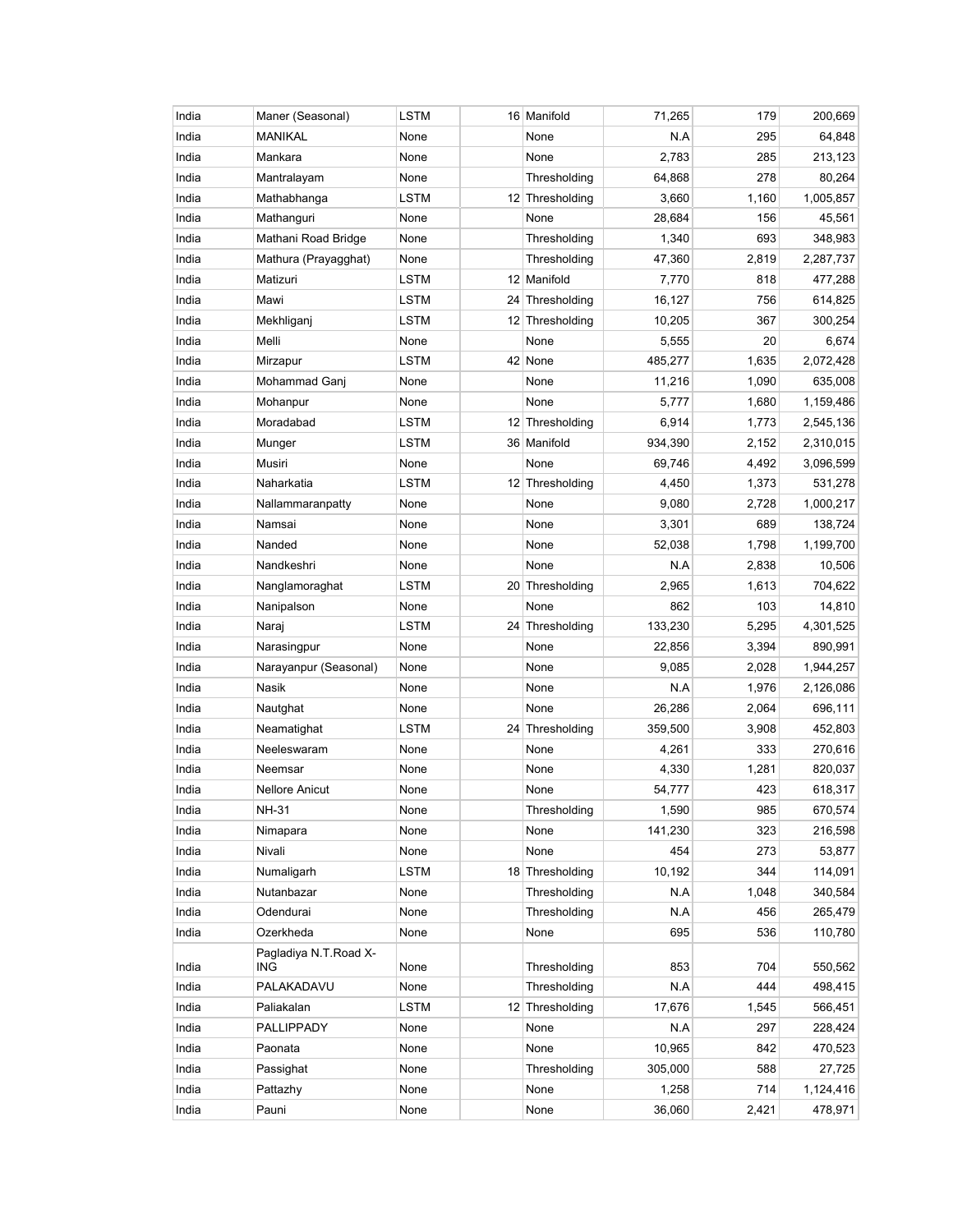| India | Pen                           | None        | None            | N.A       | 179   | 48,556    |
|-------|-------------------------------|-------------|-----------------|-----------|-------|-----------|
| India | Perumannu                     | None        | None            | 1,159     | 812   | 785,241   |
| India | PERUVAMPADAM                  | None        | None            | 1,440     | 48    | 13,591    |
| India | Phaphamau                     | LSTM        | 12 None         | 96,704    | 565   | 1,480,879 |
| India | Pudur                         | None        | None            | 1,313     | 367   | 284,972   |
| India | Pulamanthole                  | None        | None            | 1,031     | 356   | 385,577   |
| India | PULLAKKAYAR                   | None        | None            | N.A       | 529   | 270,812   |
| India | Purushottampu                 | <b>LSTM</b> | 12 None         | 7,112     | 978   | 612,429   |
| India | Puthimari N.H X-ING           | None        | Thresholding    | 1,473     | 1,066 | 456,962   |
| India | Raibareli                     | LSTM        | 12 None         | 7,530     | 1,488 | 494,080   |
| India | Rajghat                       | LSTM        | 18 Thresholding | 18,615    | 825   | 591,800   |
| India | Ram Munshi Bagh               | None        | Thresholding    | 5,514     | 427   | 797,376   |
| India | Ramamangala                   | None        | Thresholding    | 1,240     | 519   | 396,065   |
| India | Ranganadi NT-Road<br>Crossing | None        | Thresholding    | 2,700     | 219   | 95,646    |
| India | Rewaghat                      | LSTM        | 24 Thresholding | 42,180    | 817   | 406,006   |
| India | Rishikesh                     | None        | Thresholding    | 21,893    | 180   | 247,120   |
| India | Rosera                        | <b>LSTM</b> | 40 Thresholding | 9,580     | 588   | 791,294   |
| India | Rothak                        | None        | None            | 1,472     | 307   | 92,669    |
| India | Runisaidpur                   | None        | Thresholding    | 6,116     | 659   | 1,239,913 |
| India | Safapora                      | None        | None            | 9,249     | 177   | 98,301    |
| India | Sahibganj (Seasonal)          | <b>LSTM</b> | 36 Manifold     | 1,045,250 | 2,074 | 1,874,395 |
| India | <b>SAKLESHPUR</b>             | None        | Thresholding    | N.A       | 1,074 | 176,936   |
| India | Sakra                         | LSTM        | 24 Thresholding | N.A       | 1,412 | 2,838,375 |
| India | Salempur                      | None        | None            | 3,343     | 526   | 579,988   |
| India | Samastipur                    | LSTM        | 36 Thresholding | 9,110     | 459   | 776,158   |
| India | Samdoli (Seasonal)            | None        | None            | 2,020     | 409   | 308,426   |
| India | Sangam                        | None        | Thresholding    | 4,168     | 233   | 188,249   |
| India | SANOOR                        | None        | Thresholding    | N.A       | 481   | 216,756   |
| India | Santeguli                     | None        | Thresholding    | 1,096     | 620   | 143,118   |
| India | Sarangkheda                   | None        | None            | 58,400    | 3,240 | 1,152,066 |
| India | Savandapur                    | None        | None            | 5,776     | 1,114 | 565,888   |
| India | Seondha                       | None        | None            | 16,701    | 3,480 | 881,488   |
| India | Shahijina                     | None        | Thresholding    | 44,185    | 933   | 230,444   |
| India | Shardanagar                   | <b>LSTM</b> | 24 Thresholding | 18,553    | 1,992 | 1,113,116 |
| India | Sikanderpur                   | LSTM        | 24 Thresholding | 8,510     | 781   | 807,004   |
| India | Silvassa                      | None        | None            | 2,357     | 129   | 272,373   |
| India | Sirpur                        | None        | None            | 47,702    | 1,069 | 95,185    |
| India | Sivasagar                     | <b>LSTM</b> | 12 Thresholding | 3,425     | 666   | 343,765   |
| India | Sonamura (II)                 | None        | None            | 2,399     | 84    | 51,736    |
| India | Sonbarsha                     | None        | Thresholding    | N.A       | 852   | 1,226,897 |
| India | Sorada                        | None        | None            | 1,777     | 556   | 202,395   |
| India | Srikakulam                    | None        | Thresholding    | 9,500     | 577   | 405,924   |
| India | Srinagar                      | None        | None            | 11,332    | 149   | 59,301    |
| India | Sripalpur                     | LSTM        | 24 None         | 11,975    | 627   | 431,731   |
| India | Subhash Bridge                | None        | None            | 10,674    | 1,624 | 6,727,449 |
| India | Surat(Seasonal)               | None        | None            | 64,336    | 1,207 | 3,542,243 |
| India | Taibpur                       | None        | Thresholding    | 1,681     | 759   | 712,146   |
| India | Terwad (Seasonal)             | None        | Thresholding    | 2,520     | 198   | 295,149   |
| India | Tezpur                        | <b>LSTM</b> | 30 Manifold     | 385,072   | 2,958 | 1,229,469 |